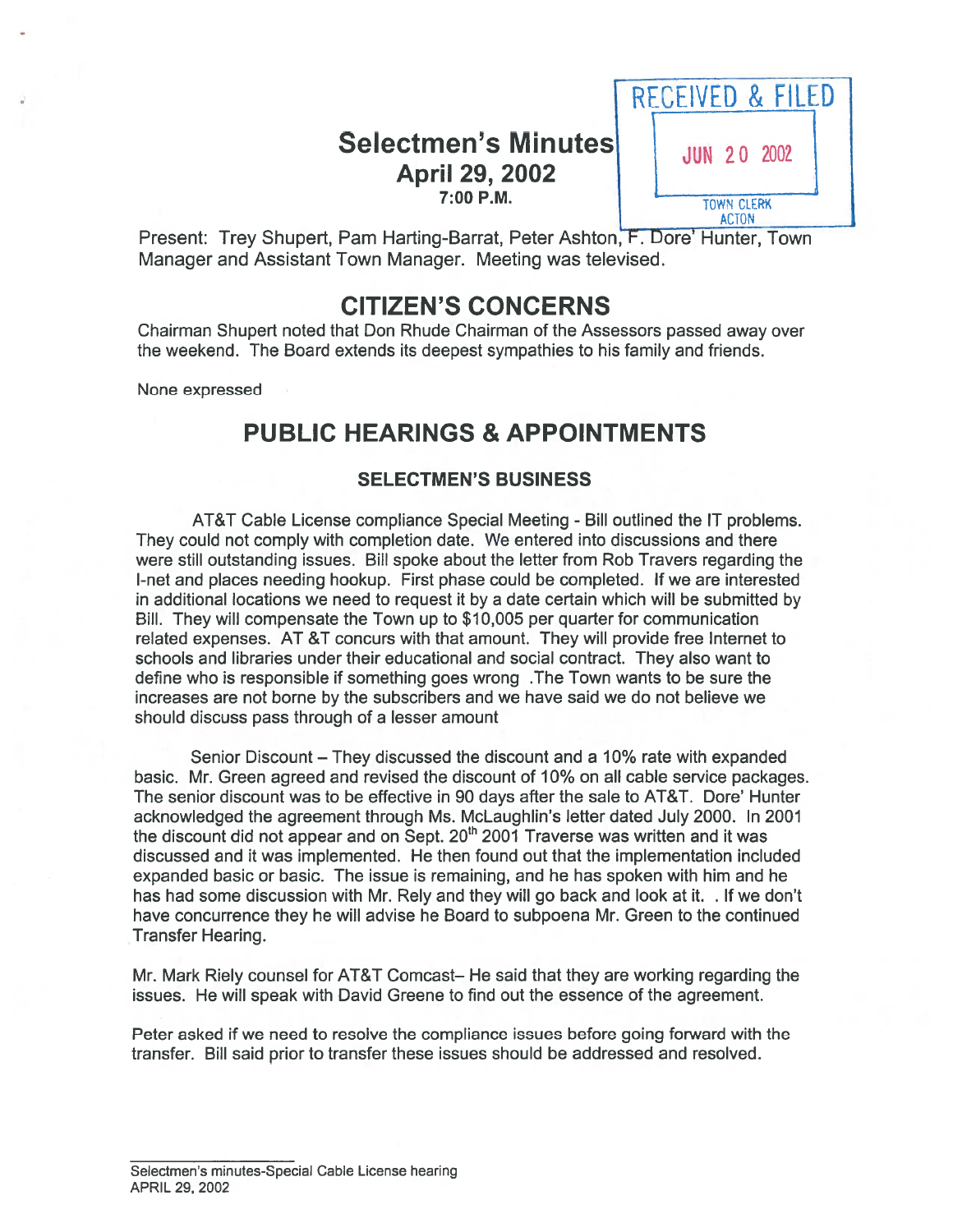Dore' asked about the transfer and the instillation of fiber optic which was used and AT&T found that the fiber that was insufficient. What happened to the fiber on the poles? The Town would like it taken down if.

### CABLE TV LICENSE TRANSFER HEARING

Mr. Riley wanted to make note that these types of issues have been raised during their transfer in Boston, that these matters are separate from the License. This hearing is <sup>a</sup> merger at the paren<sup>t</sup> level and clearly to keep separate allegations of non compliance. He feels under the law they are separate, but they are committed to discuss these as well as I-NET locations and senior discount.

It is <sup>a</sup> merger to combine two of the largest companies in the country, which will create operations in 21 states and will create <sup>a</sup> stronger company and is an all-stock transfer with less debt. They are 95% upgraded Network.

Trey turned the hearing over to Bill Solomon. Bill referenced April 2, 2002 letter from Dept. of Telecom and Energy Cable Television. They have agreed to the \$10,005 per quarter and they have will not compensate the first quarter of 2002.

Senior discount will be cleared up and the Senior Discount will be on expanded tier or cable service package the 10% would be on the entire package and will speak to Mr. Greene and to subpoena him to testify to the agreement.

Bill wanted to hear from AT&T about the delay of compliance with regard to I Net and whether they will comply with June 30 and June 29, 2000 letters regarding Senior Discount.

Mr. Riley stated that for the record the I-net is separate and distinct and are limiting and narrow. Mr. Travers will continue to work on those two issues. The side letter remains in <sup>p</sup>lace and enforceable even if there were not discussing the transfer. They want to reach <sup>a</sup> resolution quickly to build the I-net network and senior discount.

Bill said that he understands that Mr. Riley cannot talk to this and Mr. Travers is reviewing this.

He wants the Board to ask him to subpoena Mr. Greene for the next hearing.

Pam was concerned about the difference in interpretation between Acton and AT&T differences. Reily said that these are not pertinent to 394 tonight. It is his understanding they are working on those issues but again feels they are not included as par<sup>t</sup> of the Transfer. He wants this issue resolved and will be speaking to the people that negotiate these licenses.

Mr. Riley said they would continue to <sup>g</sup>ive free service to library and Schools.

Dore' felt it is commendable to be looking as far back at Cablevision in their proceedings and we should transfer the license working toward resolution of the outstanding issues.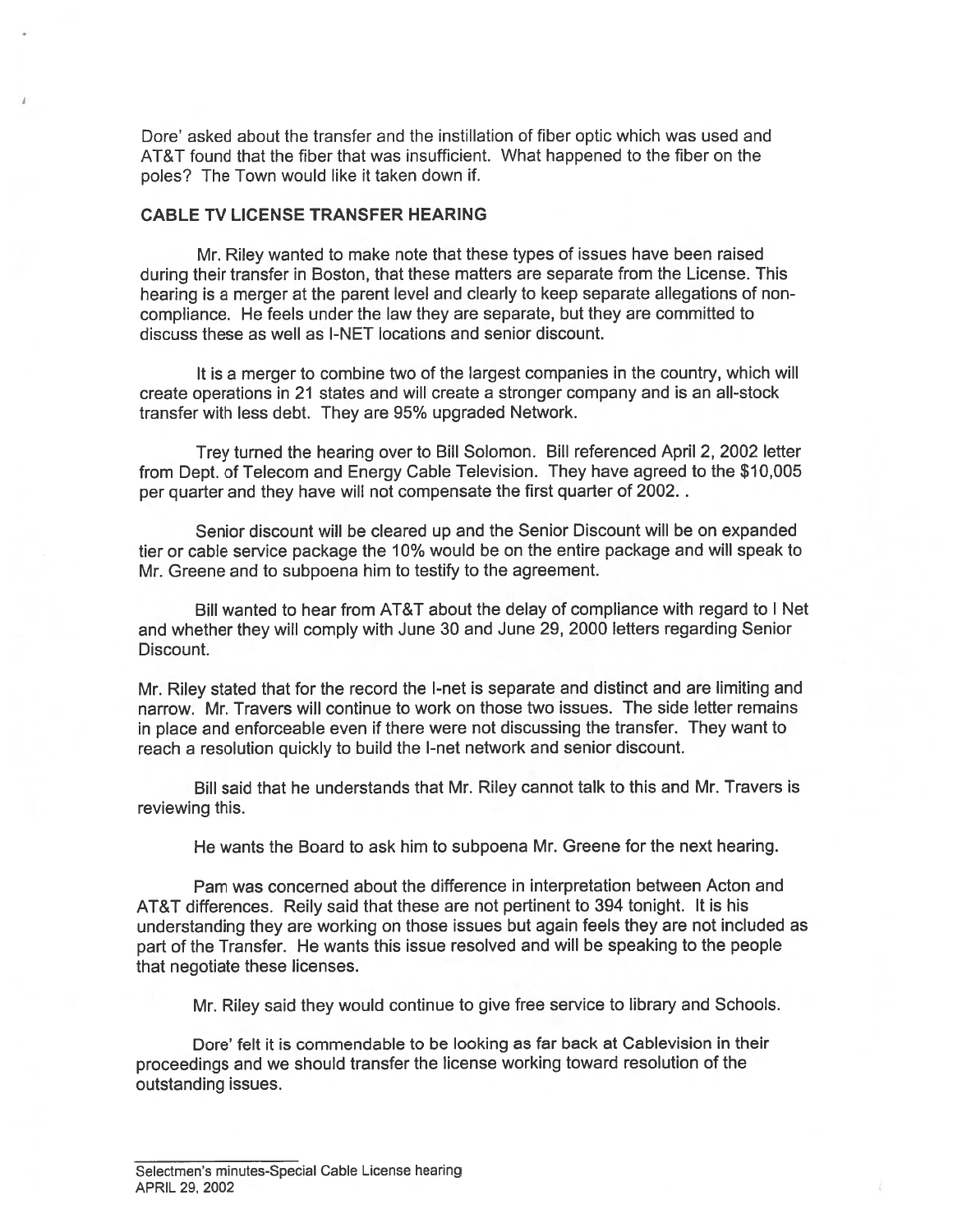Peter asked about Comcast being in Massachusetts, he replied no, in Connecticut though. He wanted to know the views of 6.2E of the license for an access coordinator and have we gotten the outreach programming and training classes. He wanted to know if we are receiving these services.

Peter further spoke about the failed telecast of town meetings and he has received complaints, and most specifically the failure at town meeting. Mr. Riley will speak with Mr. Travers.

6.4a he says \$110,000 was to be spen<sup>t</sup> to upgrade studio and wanted to know if they ever were performed.

Trey asked about after we continue this meeting and they come back and when will the transfer happen. Timing and what is in it and why should we consider. They are projecting approximate close the end of the forth quarter. The benefits are increased negotiation power that this combined entity has. It has been frustrating negotiating with those not under the same regulations. They will be getting more new equipment at <sup>a</sup> more competitive price because of their size.

Trey asked about merging companies and possible layoffs he would be interested in seeing what their people were offered. He feels that the layoffs will be borne by the corporate employees. He doesn't feel that their middle managemen<sup>t</sup> and service people will have little or any layoffs.

John Covert had several comments. He feels that Senior Discount letter could be read either way. He noted that he has calls from people complaining about the Senior Discount. Boxboro offers <sup>a</sup> 20% across the board. In terms of I net that it was clearly that other town buildings could be added without cost during the duration of the contract. The License is to receive detailed reports of hours spen<sup>t</sup> by the staff at the Head End and all of the programming offered. He feels that we were promised greater capabilities and we received nothing. He is concerned about how things will happen at the local level and we need to know for sure that the intentions are to reverse what has been done since the last merger and give us what we were promised during the last merger process.

Stu Gilmore received <sup>a</sup> call regarding where the high-speed access is and He believes we should be getting it. He felt that if we had it 50% people would use it. We have been promised it Spring 2001 and now during the 3 and 4<sup>th</sup> quarter. He feels AT &T is large and will slowly filter down on how things should be done by them. It was noted that most of the people who worked on the Internet live in this town and surrounding towns.

Mr. Riley agreed that he understands the need and AT&T will complete launching it in August not December. They have 80% already upgraded and we will bring it up <sup>t</sup> 90%.

Peter said we should have annual performance hearing as outlined in the contract

PETER ASHTON - Move to Authorize Atty. Solomen to subpoena David Green as necessary for next public hearing to testify senior discount. DORE' HUNTER — Second. UNANIMOUS VOTE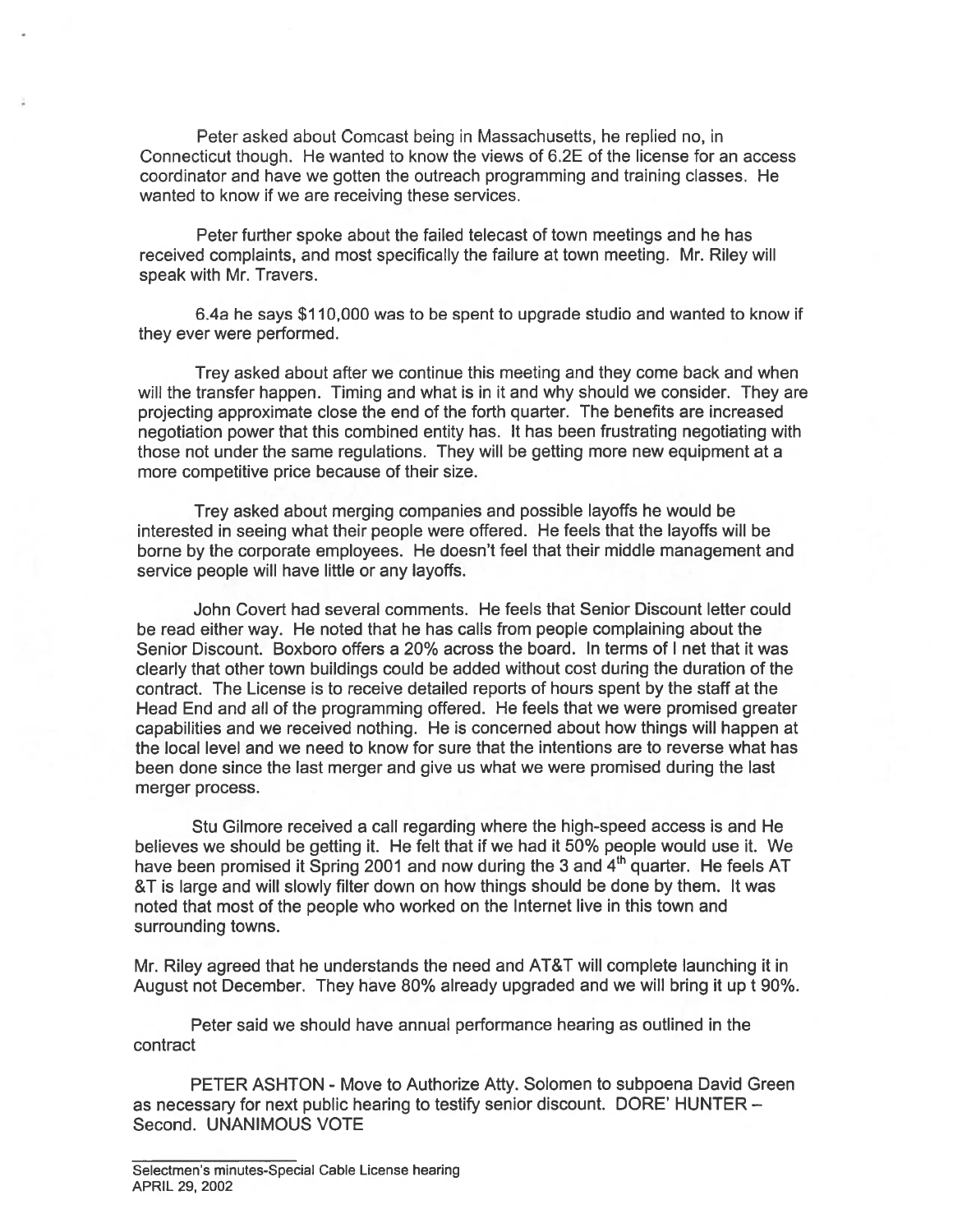. DORE' HUNTER - Move to continue the hearing to May  $20<sup>th</sup>$  at  $7:15$  - PAMELA HARTING-BARRAT — Second. UNANIMOUS VOTE.

DORE' HUNTER — Moved to authorize the Chairman to sign the subpoena on behalf of the Board. PAMELA Harting-Barrat — Second. UNANIMOUS VOTE.

#### OTHER BUSINESS

**NONE** 

ä

# CONSENT AGENDA

DORE' HUNTER — Moved to Approve the IT director's reques<sup>t</sup> to dispose of monitors at the Hazardous Waste Day. PAMELA Harting-Barrat — Second. UNANIMOUS VOTE.

## TOWN MANAGER'S REPORT

Nashoba Valley Church reques<sup>t</sup> for using the Town common for <sup>a</sup> prayer service. The Board approved.

## EXECUTIVE SESSION

PAM HARTING-BARRAT — Moved to go into Executive Session to discuss Collective Bargaining -PETER ASHTON - SECOND. The Board will only return to open session to adjourn. Roll Call taken by the Clerk, All Ayes.

Christine Joyce<sub>1</sub>) Clerk

Recording Clerk

ting Sancel Date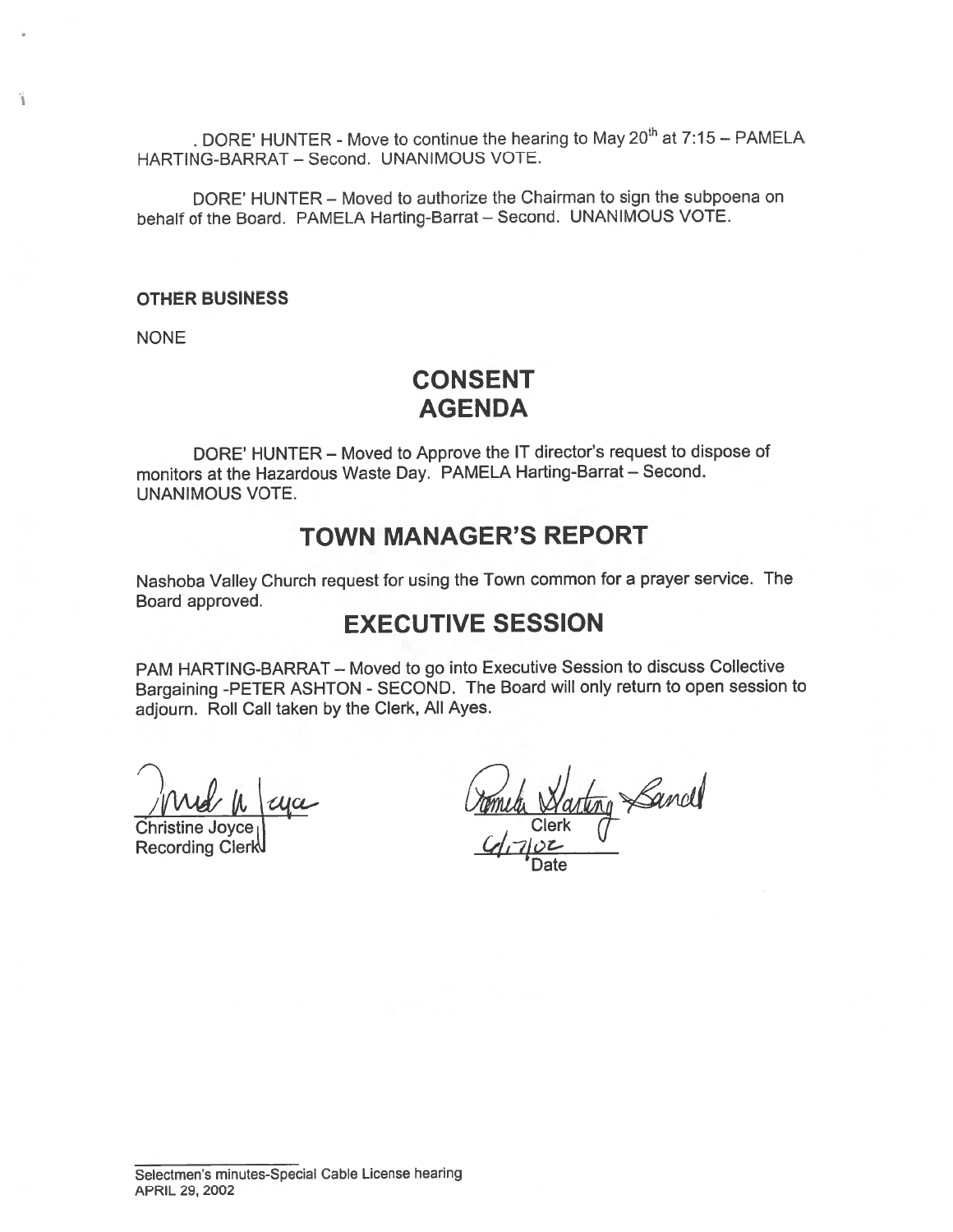April 26, 2002

TO: Board of Selectmen/Sewer Commissioners

FROM: Trey Shupert, Chairman

SUBJECT: Selectmen and Sewer Commissioners Report

# APRIL 29, 2002

### THE MEETING BEGINS AT 7:00 P.M IN ROOM 204

## I. CITIZEN'S CONCERNS

## II. PUBLIC HEARINGS & APPOINTMENTS

- 1 7:03 AT&T CABLE LICENSE COMPLIANCE Enclosed find documents in the subject regard.
- 2. 7:15 CABLE TV LICENSE TRANSFER HEARING— Enclosed please find documents in the subject regard.
- III. SELECTMEN'S BUSINESS
- 3. OTHER BUSINESS
- IV. SEWER COMMISSIONER'S REPORT
- V. CONSENT AGENDA

NONE

### VI. TOWN MANAGER'S REPORT

NONE

### VII EXECUTIVE SESSION

3. There will be <sup>a</sup> need for Executive Session for the purpose of litigation. Please see the enclosed materials.

### ADDITIONAL INFORMATION

Enclosed <sup>p</sup>lease find additional correspondence that is strictly informational and requires no Board action.

FUTURE AGENDAS